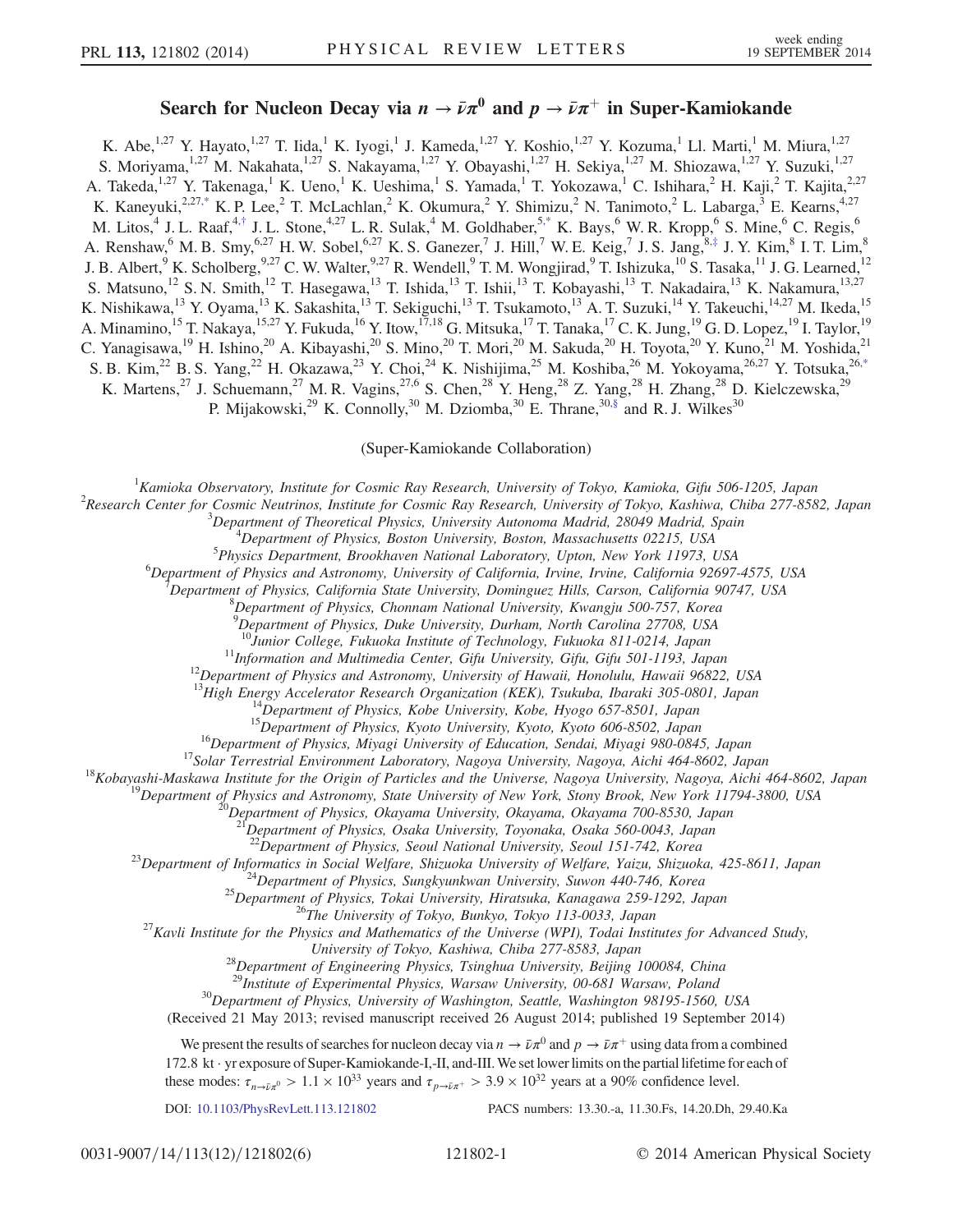Although there is strong theoretical support that nature can be described by a grand unified theory (GUT) [\[1,2\]](#page-5-4), there is currently no direct experimental evidence. One of the most powerful ways to test grand unification is to look for proton (or bound neutron) decay. Most GUTs have an unstable proton; in the absence of an observation, setting experimental limits on the proton lifetime can provide useful constraints on the nature of GUTs. Observation, on the other hand, would be tantalizing evidence of new physics beyond the Standard Model.

One of the more simple but interesting candidates for grand unification is SO(10), where the Standard Model's  $SU(3)$ ,  $SU(2)$ , and  $U(1)$  are contained within the larger gauge group. The class of models based on SO(10) unification generally make predictions for neutrino masses and mixing that are broadly in accord with all known neutrino mixing data [\[3,4\]](#page-5-5). The minimal supersymmetric SO(10) model with a 126 Higgs field described in Ref. [\[3\]](#page-5-5) is the particular motivation for the analysis presented here. In addition to predicting neutrino mass and mixing in agreement with observations, it leaves R parity unbroken, which guarantees the existence of stable dark matter. For some region of its allowed parameter space, this model predicts that the dominant nucleon decay modes will be  $p \to \bar{\nu}\pi^+$  and  $n \to \bar{\nu}\pi^0$ .

In this Letter, the fully contained (FC) atmospheric neutrino data (i.e., having activity only within the inner detector region and no activity in the outer detector) collected during the first three running periods of Super-Kamiokande (Super-K, SK) are analyzed in a search for both  $p \to \bar{\nu} \pi^+$  and  $n \to \bar{\nu} \pi^0$  : SK-I (May 1996–July 2001, 1489.2 live days), SK-II (January 2003–October 2005, 798.6 live days), and SK-III (September 2006–August 2008, 518.1 live days). The combined data set corresponds to an exposure of  $172.8 \text{ kt} \cdot \text{yr}$ .

The 50-kiloton (22.59-kt fiducial) Super-K water Cherenkov detector is located beneath 1 km of rock overburden (2700-meters water equivalent) in the Kamioka mine in Japan. Details of the detector design, calibration, and simulations in SK-I may be found in Ref. [\[5\],](#page-5-6) and a discussion of the reduced photosensor coverage in SK-II may be found in Ref. [\[6\].](#page-5-7) In SK-III, the photosensor coverage is recovered to the original 40% level of SK-I.

The efficiency of detecting nucleon decay occurring in the water is estimated by Monte Carlo (MC) simulation. As discussed in detail in Ref. [\[6\],](#page-5-7) all nucleons in the  $H_2O$ molecule are assumed to decay with equal probability, and Fermi motion, nuclear binding energy, and meson-nuclear interactions in oxygen are taken into account.

The  $n \to \bar{\nu}\pi^0$  ( $p \to \bar{\nu}\pi^+$ ) decay mode results in a  $\pi^0$  ( $\pi^+$ ) with mean momentum 460 MeV/c (458.8 MeV/c), smeared by the Fermi motion of nucleons bound in oxygen, but uniquely determined for decays of the two free protons in the water's hydrogen nuclei. The pion's momentum is also affected by nuclear interactions as it travels through the nucleus; it may undergo scattering, charge exchange, or absorption. Pion-nucleon interactions are carefully simulated to reflect our understanding of the processes, which may affect the ability to detect pions in water.

Since the final state neutrino is undetected, these two modes of nucleon decay are particularly challenging. It is not possible to develop a set of selection cuts that will eliminate most of the background of atmospheric neutrino interactions with a single pion and no other detected particles in the final state. Instead, we select events that appear to have only a single  $\pi^0$  or  $\pi^+$  and perform a spectrum fit to their reconstructed momentum distributions, respectively. In this method, the nearly monoenergetic pions from nucleon decay would appear as a bump on top of the broad distribution of pions from atmospheric neutrino interactions. Atmospheric neutrino background events are simulated using the NEUT neutrino interaction MC simulation [\[7\]](#page-5-8) with an atmospheric neutrino flux calculated by Honda et al. [\[8\],](#page-5-9) then passed through a GEANT-3-based [\[9\]](#page-5-10) custom detector simulation that is described in detail in Ref. [\[10\]](#page-5-11).

The event selection cuts applied to the FC atmospheric neutrino data are (i) the number of Cherenkov rings is two for  $n \to \bar{\nu}\pi^0$  (one for  $p \to \bar{\nu}\pi^+$ ), (ii) all rings are showering (electronlike) for  $n \to \bar{\nu}\pi^0$  [nonshowering (muonlike) for  $p \rightarrow \bar{\nu} \pi^{+}$ , (iii) the number of electrons from muon decay is zero for  $n \to \bar{\nu}\pi^0$  (zero or one for  $p \to \bar{\nu}\pi^+$ ), and (iv) the reconstructed momentum is less than 1000 MeV/ $c$ . For the  $n \to \bar{\nu} \pi^0$  sample only, there is one additional requirement (v): that the reconstructed invariant mass of the  $\pi^0$  is between 85 and 185 MeV/ $c^2$ . A discussion of the momentum reconstruction and performance can be found in Refs. [\[6,11\]](#page-5-7), and the method of decay electron finding is discussed in Ref. [\[10\]](#page-5-11). The selected fraction of single pions in the atmospheric neutrino MC simulation with these cuts is shown as a function of reconstructed momentum for SK-I in the top panel of Fig. [1](#page-2-0) for  $\pi^0$  and the bottom for  $\pi^+$ . The efficiency curves for the SK-II and SK-III periods, not shown here but treated individually in the fit, are very similar to the SK-I curves shown in the figure. For the  $\pi^0$  mode, the majority of atmospheric neutrino-induced background events that pass the selection cuts arise from neutral current (NC) single pion production (76%). The other backgrounds are due to charged current (CC) single pion production with the outgoing charged lepton below Cherenkov threshold (7%), NC multiple pion production (7%), and small fractions of other processes (less than a few percent each). As this background is overwhelmingly made up of pions and their selection efficiency as a function of momentum is not flat, the uncertainty in selection efficiency is treated as a systematic error binned in momentum. Efficiency is defined as the fraction of all FC events in the fiducial volume (FCFV) with at least one  $\pi^0$  and no decay electrons, which pass the selection cuts for  $n \to \bar{\nu} \pi^0$ . For the  $\pi^+$  sample, a large fraction of the background events is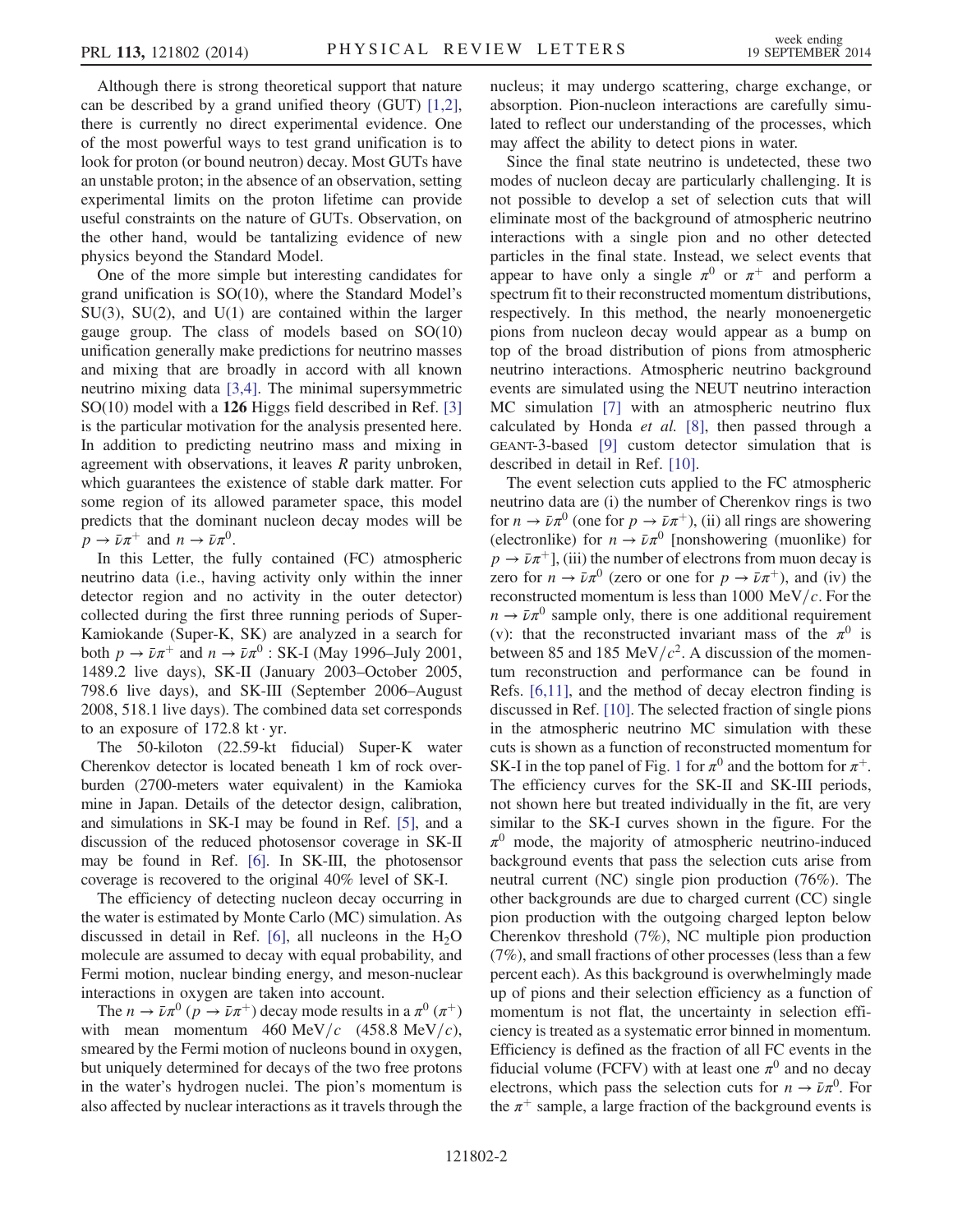<span id="page-2-0"></span>

FIG. 1 (color online). Event selection efficiencies for atmospheric neutrino MC as a function of reconstructed momentum for  $n \to \bar{\nu}\pi^0$  selection cuts (top) and  $p \to \bar{\nu}\pi^+$  selection cuts (bottom). For the  $\pi^+$  sample, all momenta are calculated assuming a muon hypothesis. The atmospheric neutrino events that make up the background for the  $p \to \bar{\nu} \pi^{+}$  mode are treated separately in the spectrum fit according to their origin.

of nonpionic origin, as shown in the first row of Table [I](#page-2-1). Since the shape and level of the selection efficiency differ for backgrounds of pionic and muonic origin, these two cases are treated as separate systematic errors in the spectrum fit. The pion detection efficiency is lower than that of the muons; this is due to the fact that pions, unlike muons, may undergo hadronic interactions in the water. Efficiency curves in this case are calculated using the MC truth neutrino interaction mode in the denominator to determine what fraction of events pass the  $p \rightarrow \bar{\nu} \pi^{+}$ selection cuts for (1) FCFV events that originate from CC quasielastic (CCQE) interactions (muonic origin) and (2) FCFV events that originate from interactions that truly have a  $\pi^+$  (pionic origin).

<span id="page-2-1"></span>TABLE I. Sources of atmospheric neutrino-and antineutrinoinduced background for the  $p \to \bar{\nu} \pi^{+}$  decay mode.

| Interaction mode                                           | Fraction of background |
|------------------------------------------------------------|------------------------|
| $CCQE$ $(\nu n \rightarrow \mu p)$                         | 0.75                   |
| Single $\pi$ ( $\nu N \rightarrow \ell N' \pi^{(+/-/0)}$ ) | 0.20                   |
| Multi $\pi$ ( $\nu N \rightarrow \ell N'(n\pi)$ )          | 0.03                   |
| Other                                                      | 0.02                   |

The SK particle identification (PID) algorithm only classifies Cherenkov rings as showering  $(e^{\pm}, \gamma)$  or nonshowering  $(\mu^{\pm}, \pi^{\pm})$ , as described in Ref. [\[10\]](#page-5-11). Another PID algorithm that uses additional information about the Cherenkov ring opening angle to attempt further classification between  $\mu$  and  $\pi^{\pm}$  rings also exists [\[6\],](#page-5-7) but was shown to add no improvement to this analysis; thus, no attempt is made to separate muon-induced rings from pioninduced rings.

The fit to the reconstructed momentum spectrum is a  $\chi^2$ minimization based on a Poisson probability with systematic errors taken into account by quadratic penalties (pull terms). This technique is the same as that described by Fogli *et al.*, in Ref. [\[12\].](#page-5-12) The  $\chi^2$  is defined as

<span id="page-2-2"></span>
$$
\chi^{2} = 2 \sum_{i=1}^{\text{nbins}} \left( N_{i}^{\text{exp}} \left( 1 + \sum_{j=1}^{N_{\text{system}}} f_{i}^{j} \epsilon_{j} \right) - N_{i}^{\text{obs}} + N_{i}^{\text{obs}} \ln \frac{N_{i}^{\text{obs}}}{N_{i}^{\text{exp}} \left( 1 + \sum_{j=1}^{N_{\text{system}}} f_{i}^{j} \epsilon_{j} \right)} \right) + \sum_{j=1}^{N_{\text{system}}} \left( \frac{\epsilon_{j}}{\sigma_{j}} \right)^{2}, \tag{1}
$$

where *i* indexes the data bins,  $N_i^{\text{exp}}$  is the MC expectation, and  $N_i^{obs}$  is the number of observed events in the *i*th bin. The Monte Carlo simulation expectation is given by  $N_i^{\text{exp}} = \alpha N_i^{\text{bkg}} + \beta N_i^{\text{sig}}$ , where  $\alpha$  and  $\beta$  are the normalization parameters for background (atmospheric neutrinos) and signal (nucleon decay), respectively. In the two-dimensional fit space, the allowed ranges of the parameters are defined such that a value of 1.0 for  $\alpha$  (atmospheric neutrino background normalization) and a value of 0.0 for  $\beta$  (nucleon decay signal event normalization) would indicate that the SK data are perfectly described by the atmospheric neutrino simulation alone, with no contribution from nucleon decay. The effect of the jth systematic error is included via a "pull term," which includes the error parameter  $\epsilon_i$ and  $f_i^j$ , which is the fractional change in the MC expectation for bin  $i$  that would occur for a one-sigma change in systematic error  $\sigma_i$ . In total, 30 bins are used to compute the value of  $\chi^2$  for the  $n \to \bar{\nu} \pi^0$  analysis (10 for SK-I, 10 for SK-II, and 10 for SK-III), and 60 bins are used for the  $p \rightarrow \bar{\nu}\pi^{+}$  analysis. The number of bins in the  $\pi^{+}$ analysis is double that of the  $\pi^0$  analysis due to the presence of two independent subsamples (events with zero and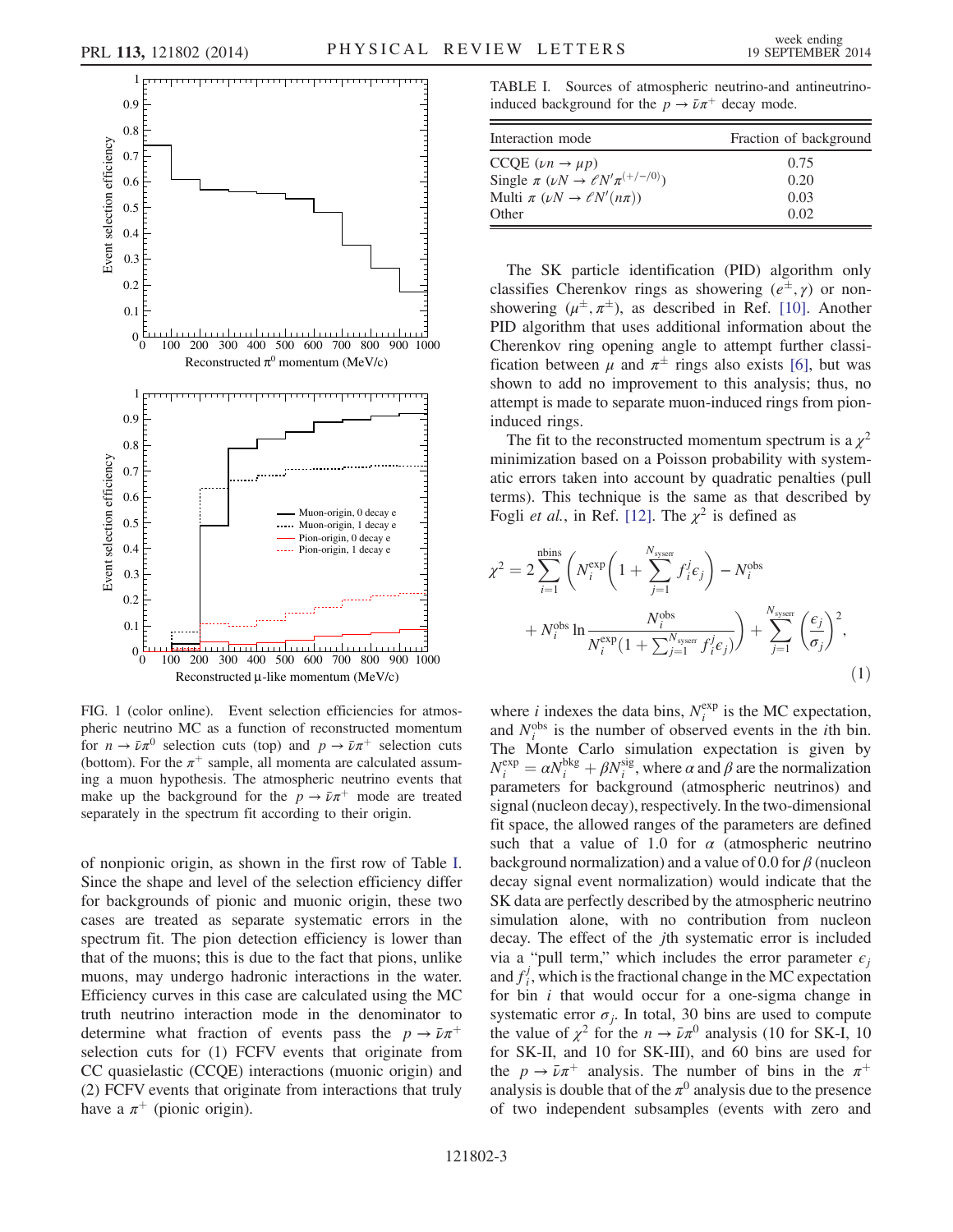<span id="page-3-0"></span>

FIG. 2 (color online). Cumulative fractions of nuclear effects for  $\pi^0$  as a function of true  $\pi^0$  momentum for atmospheric neutrino interactions. The fractions of events that undergo charge exchange, multiple particle production, scattering, and absorption are shown by various shades as labeled. Pions that exit the nucleus without experiencing any nuclear effect are indicated by the portion labeled "No interaction."

one decay electron, respectively) in the selected data for that decay mode.

Equation [1](#page-2-2) is minimized with respect to the  $\epsilon_i$  according to  $\partial \chi^2/\partial \epsilon_i = 0$ , which yields a set of iteratively solved equations in the epsilons. The  $\chi^2$  is calculated by this procedure for 10 000 points in the fit parameter space  $(\alpha; [0.8, 1.2], \beta; [0.0, 0.2])$ . Each SK run period uses an independent sample of 500 years of atmospheric neutrino MC simulation and an independent sample of 5000 events of the pertinent nucleon decay MC simulation to calculate

 $N_i^{\text{exp}}$ . The global minimum  $\chi^2$  for each decay mode is defined as that decay mode's best fit point.

Six sources of systematic uncertainty are considered in the  $n \to \bar{\nu}\pi^0$  analysis, and 15 sources are considered in the  $p \rightarrow \bar{\nu} \pi^{+}$  analysis. These can be divided into two classes: those that are common to all SK run periods and those that depend on the detector geometry of an individual run period. Uncertainties in the nuclear effect cross sections (charge exchange and particle production, absorption, and inelastic scattering) are dominant and are treated as common to all SK run periods. We neglect other common uncertainties such as atmospheric neutrino flux and neutrino interaction cross sections because they are overwhelmed by the nuclear effect uncertainties. Uncertainties in detection efficiency are treated independently for each subsample and run period. The detection efficiencies for  $n \to \bar{\nu} \pi^0$  nucleon decay signal, for  $\pi^0$  background, and for muon-induced background in the  $p \to \bar{\nu} \pi^{+}$  analysis, are taken to have an overall 5% uncertainty due to contributions from detector performance uncertainties, as described in Ref. [\[6\].](#page-5-7) The signal and background detection efficiency uncertainties in each decay mode are treated as fully correlated. For  $p \to \bar{\nu}\pi^{+}$  signal and  $\pi^{+}$ -induced backgrounds, the detection efficiency uncertainty is estimated to be larger (15%) due to the possibility that charged pions may interact hadronically as they travel through the water.

The systematic errors that contribute the most to the fits are those from nuclear effects. The cumulative fractions of each category of nuclear effect are shown in Fig. [2](#page-3-0) as a function of true  $\pi^0$  momentum for atmospheric neutrino events (and the corresponding plot for  $\pi^+$  momentum is similar). We assume an uncertainty of 30% on the cross section for each nuclear effect, based on the measurements made in Ref. [\[13\]](#page-5-13) and estimates made for SK in Ref. [\[6\]](#page-5-7).

<span id="page-3-1"></span>TABLE II. Systematic error terms in the  $n \to \bar{\nu} \pi^0$  and  $p \to \bar{\nu} \pi^+$  spectrum fits, with  $1\sigma$  uncertainties and resulting size of pull terms after fit.

| Decay mode              | Systematic error                                                    | $1\sigma$ uncertainty (%) | Size of pull after fit<br>(units of $\sigma$ ) |  |
|-------------------------|---------------------------------------------------------------------|---------------------------|------------------------------------------------|--|
| $n \to \bar{\nu} \pi^0$ | Charge exchange $+$ particle production cross section               | 30                        | $-1.26$                                        |  |
|                         | Pion absorption cross section                                       | 30                        | 0.83                                           |  |
|                         | Inelastic scattering cross section                                  | 30                        | $-0.42$                                        |  |
|                         | SK-I single $\pi^0$ background detection efficiency                 |                           | 0.08                                           |  |
|                         | SK-II single $\pi^0$ background detection efficiency                |                           | $-0.19$                                        |  |
|                         | SK-III single $\pi^0$ background detection efficiency               |                           | $-0.01$                                        |  |
| $p \to \bar{\nu} \pi^+$ | Charge exchange $+$ particle production cross section               | 30                        | $-0.61$                                        |  |
|                         | Pion absorption cross section                                       | 30                        | 0.30                                           |  |
|                         | Inelastic scattering cross section                                  | 30                        | $-0.12$                                        |  |
|                         | SK-I muonic background detection efficiency 0 decay-e (1 decay-e)   | 5(5)                      | 0.01(0.16)                                     |  |
|                         | SK-II muonic background detection efficiency 0 decay-e (1 decay-e)  | 5(5)                      | 0.00(0.25)                                     |  |
|                         | SK-III muonic background detection efficiency 0 decay-e (1 decay-e) | 5(5)                      | $-0.01(0.18)$                                  |  |
|                         | SK-I pionic background detection efficiency 0 decay-e (1 decay-e)   | 15(15)                    | $0.01(-0.29)$                                  |  |
|                         | SK-II pionic background detection efficiency 0 decay-e (1 decay-e)  | 15(15)                    | $0.00(-0.08)$                                  |  |
|                         | SK-III pionic background detection efficiency 0 decay-e (1 decay-e) | 15(15)                    | 0.00(0.01)                                     |  |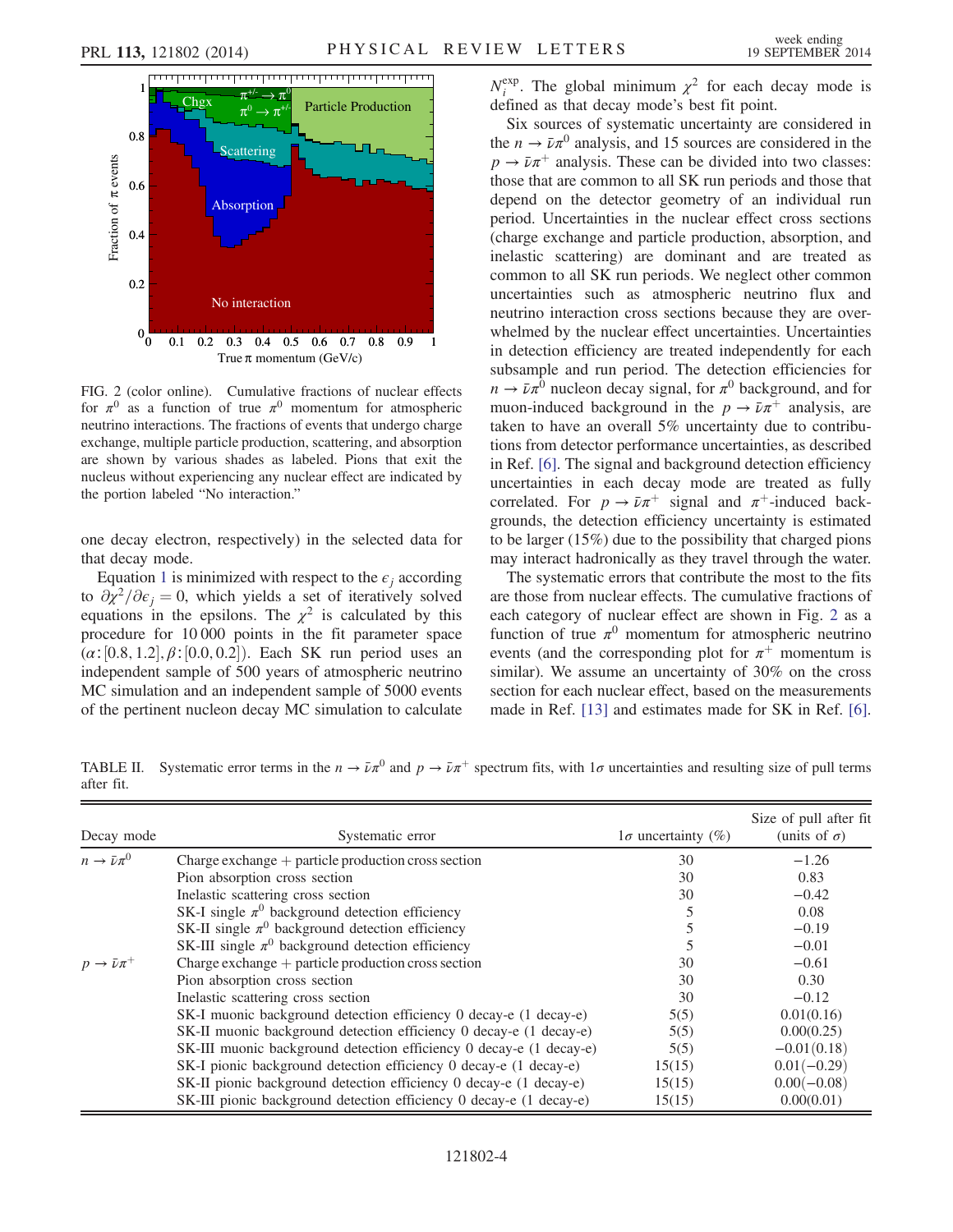<span id="page-4-0"></span>TABLE III. Best fit parameter values, signal-detection efficiency for each SK running period, 90% C.L. value of  $\beta$  parameter, and allowed number of nucleon decay events in the full 172.8 kt · yr exposure (SK-I: 91.7, SK-II: 49.2, SK-III: 31.9), and lower partial lifetime limit for each decay mode at 90% C.L.

| Decay mode                                         | Best fit<br>values $(\alpha, \beta)$ | Unphysical<br>best fit $(\alpha, \beta)$ | Signal efficiency<br>$(SK-I, -II, -III)\%$          | $\beta_{90\text{CI}}$ . | Number signal events<br>at 90% C.L. $(N_{90CL})$ | $\tau/B$ (×10 <sup>32</sup> yrs) |
|----------------------------------------------------|--------------------------------------|------------------------------------------|-----------------------------------------------------|-------------------------|--------------------------------------------------|----------------------------------|
| $n \to \bar{\nu} \pi^0$<br>$p \to \bar{\nu} \pi^+$ | (0.940.0.000)<br>(0.976, 0.000)      | $(0.976,-0.020)$<br>$(0.996,-0.010)$     | (48.5, 44.0, 48.5)<br>0-decay-e: (20.4, 23.0, 22.0) | 0.020<br>0.010          | 19.1<br>52.8                                     | 11.0<br>3.9                      |
|                                                    |                                      |                                          | 1-decay-e: (14.8, 12.4, 14.2)                       |                         |                                                  |                                  |

As is seen in the figure, charge exchange and absorption effects occur with greater frequency in the momentum range of these decay modes ( $\sim$ 460 MeV/c). The discontinuity at 500 MeV/ $c$  is the result of the transition from the custom simulation used to track pions in the nucleus that are below 500 MeV/ $c$  and the GCALOR simulation of pion propagation for pions with momentum equal to or above 500 MeV/ $c$ . To study the impact of the relative contribution of the different nuclear effects, we varied the systematic uncertainty from 5% of the nominal value to 100% of the nominal value; this had a negligible impact on the final number of fitted events. Nevertheless, we are actively improving the model of pion interactions, and this improvement will be included in future SK analyses.

The systematic errors used in this analysis and their uncertainties and relative pulls after performing the fitting procedure are shown in Table [II.](#page-3-1) As can be seen in the table, all of the systematic error pulls stay near or below  $1\sigma$  of their nominal values after the fit, indicating no strong tension between data and MC simulation.

In an unconstrained fit, the best fit value for the  $\beta$ parameter (nucleon decay normalization) falls in the unphysical region for both the  $n \to \bar{\nu} \pi^0$  and the  $p \to$  $\bar{\nu}\pi^{+}$  analyses, preferring a negative amount of nucleon decay. To avoid this, we constrain the  $\beta$  values to be in the physical region and determine the 90% C.L. value of  $\beta$ according to the Feldman-Cousins prescription [\[14\]](#page-5-14). The partial lifetime lower limit for each decay mode is then calculated according to

$$
\tau/\mathcal{B} = \frac{\Delta t \varepsilon N_{\text{nucleons}}}{N_{90 \text{CL}}},\tag{2}
$$

where  $\beta$  is the decay mode branching ratio,  $\Delta t$  is the exposure in kt · yr,  $\varepsilon$  is the overall signal detection efficiency of the nucleon decay mode,  $N_{\text{nucleons}}$  is the number of nucleons per kiloton of water  $(2.7 \times 10^{32})$ neutrons or  $3.3 \times 10^{32}$  protons), and  $N_{90CL}$  is the number of nucleon decay events allowed at 90% C.L. as determined from the  $\beta$  value.

The physical and unphysical best fit parameter values, signal detection efficiencies for each running period of SK, and number of nucleon decay events allowed in the data sample at 90% C.L. are shown in Table [III.](#page-4-0) Using the constrained physical best fit parameters and pull terms, the

<span id="page-4-1"></span>

FIG. 3. Reconstructed momentum for 172.8 kt · yr of  $SK-I$  $II + III$  data (black dots), best fit result of atmospheric neutrino plus nucleon decay MC simulation (solid line), and the 90% C.L. allowed amount of nucleon decay (hatched histogram) for  $n \to \bar{\nu} \pi^0$  (top) and  $p \to \bar{\nu} \pi^+$  (bottom). The dashed line shows how a positive signal of nucleon decay would look, corresponding to five times the limit we set on the decay partial lifetimes. The  $p \rightarrow \bar{\nu} \pi^{+}$  nucleon decay contribution in the bottom figure is reconstructed at lower momentum than the expected value  $(458.8 \text{ MeV}/c)$  because a muon hypothesis is assumed in the reconstruction.